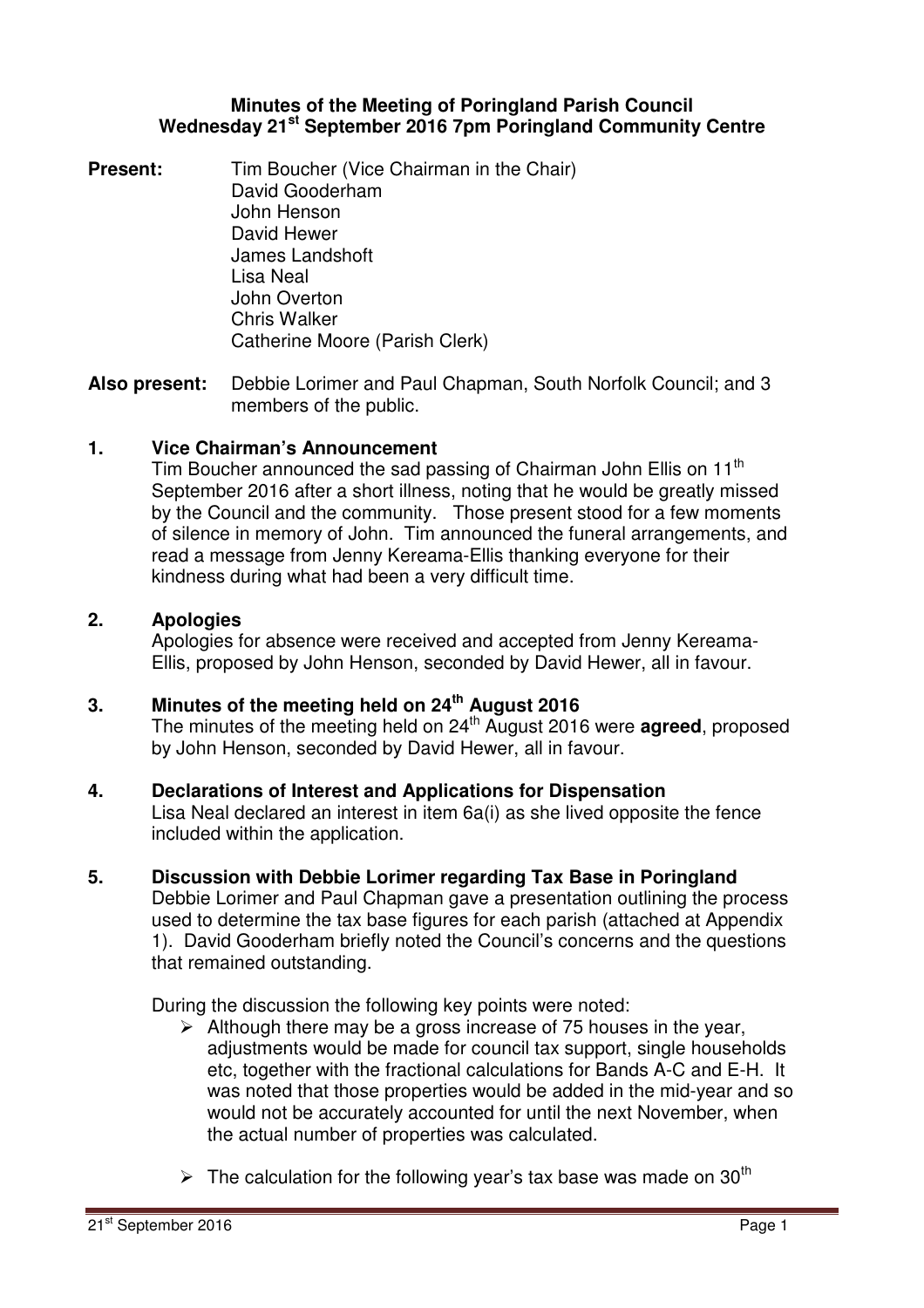November each year. A number of adjustments and estimates were then made.

- $\triangleright$  The figures were audited on a rolling basis, working with amongst other things the Valuation Office, the planning department, developers and electoral services. Officers actively viewed developments and looked for annexes and other taxable changes. The figures were externally audited. It was the responsibility of the Council to ensure that new properties were being added to the council tax system.
- $\triangleright$  It was confirmed that any surplus or deficit was distributed annually.
- $\triangleright$  The estimates accounted for historical data around support and discounts, together with the information gathered from developers and the planning process. It was **agreed** that Poringland could have early sight of the calculation for the 2017/18 tax base figures to see how this had been calculated.
- $\triangleright$  It was confirmed that there was a delay of around a month before council tax could be charged, as the Valuation Office needed to assess the property. The tax collected went into the Collection Fund.

David Gooderham and Chris Walker were thanked for preparing the questions ahead of the meeting.

### **6. Public Participation**

Standing orders were suspended to allow members of the public to speak, proposed by John Henson, seconded by Chris Walker, all in favour.

A member of the public noted that he had been questioning the tax base for around 7 years, and that he had offered to submit his queries directly but had instead taken up the Clerk's offer to submit the request under Freedom of Information. He noted that the public perception was that the precept had remained steady but that there had been a big increase in house building. He asked whether the proportion of the Collection Fund relating to Poringland could be supplied? It was confirmed that this information was not available at a parish level.

A member of the public asked what happened to the money from the houses that came into council tax in the mid-year. It was confirmed that they were partially accounted for within the estimates, but that not every single estimate was audited. Officers did follow best practice, and it was in the benefit of all councils to have as accurate a figure for the tax base as possible. It was confirmed that all adjustments and estimations were made on a parishspecific basis.

A member of the public asked whether the Council could consider deploying the SAM2 machine to Norwich Road on the northbound carriageway, and to opposite Carr Lane on the southbound side. It was **agreed** that permission would be sought for these locations.

**Clerk**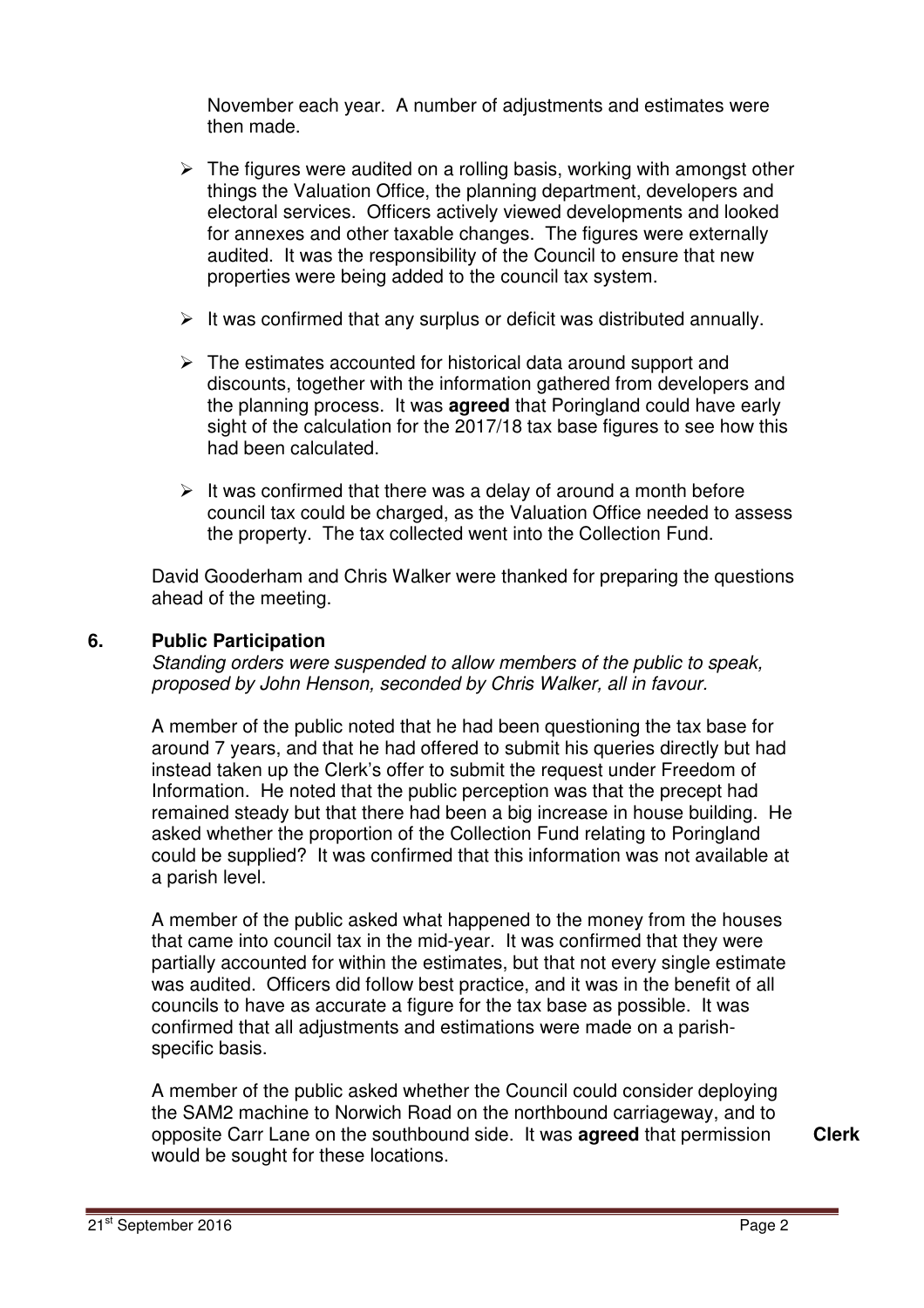Standing orders were reinstated.

#### **7. Planning**

- **a)**  Applications Received
- **i)**  2016/1918 2 Critoph Close: Retrospective application for fencing.

Tim Boucher had viewed the plans and visited the site. It was felt that the fence was an improvement on the unruly hedge that had previously occupied the site, but that the application should not set a precedent for future fences higher than 1.8M.

It was **agreed** to comment only as above, proposed by Lisa Neal, seconded by Chris Walker, 7 in favour and 1 against (John Henson). **Clerk**

# **8. Date of next meetings: Wednesday 28th September 2016, 7pm, Poringland Community Centre.**

The meeting closed at 8.25pm.

### **CHAIRMAN**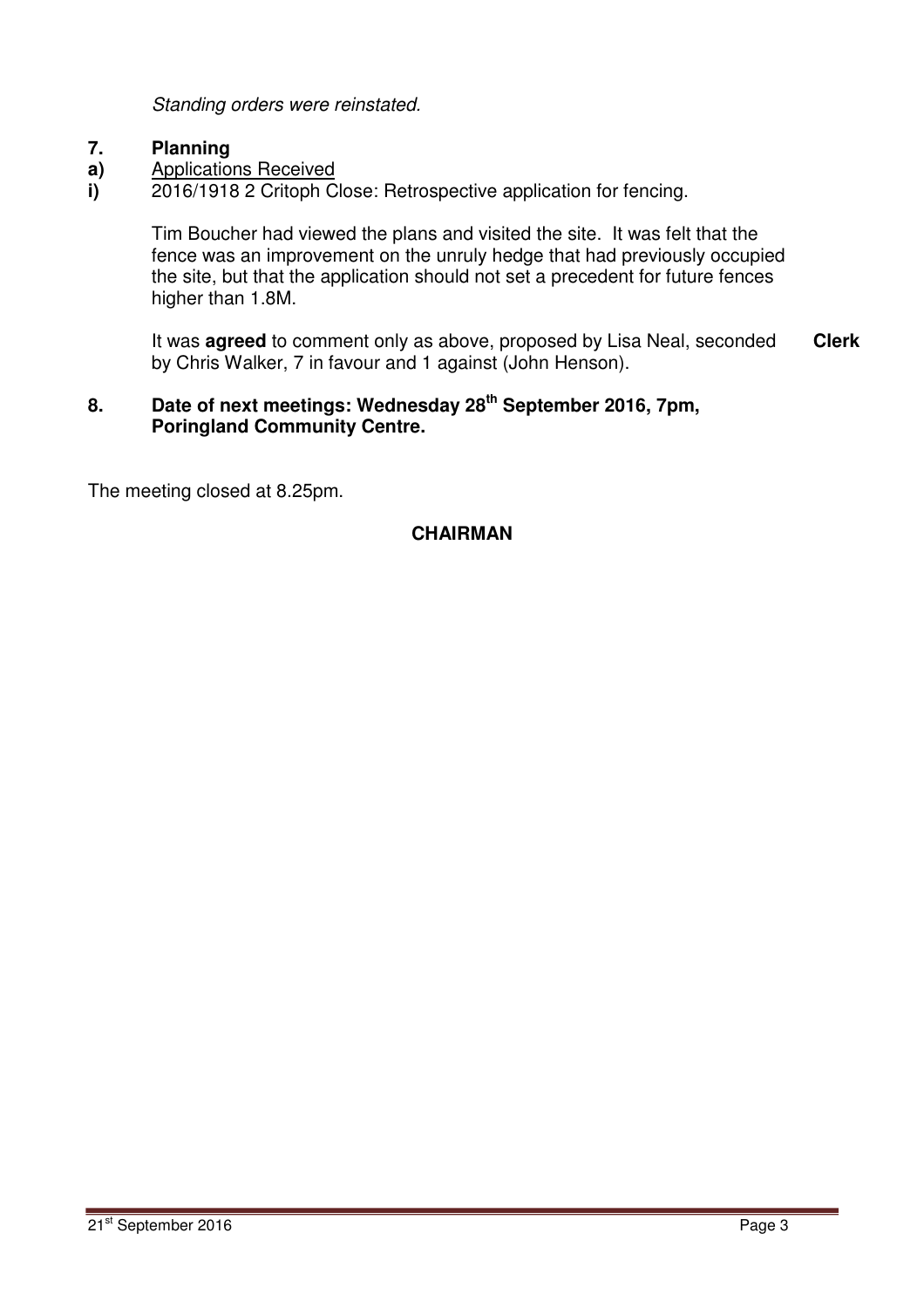



**South Norfolk** 

### **The tax base**

South Norfolk

- Not a count of properties it is a means of expressing £'s in tax can raise from those properties across the year?
- It builds up from the figures for all the parishes to a total tax base – used by County, Police & SNC

3

- South Norfolk unusual 119 parishes
- Position calculated at 30 November each year
- Estimated figure true figure changes constantly





# **How does tax base affect Parish Councils?** Parishes get £ precept they ask for

- Determines £ charged per band D property by SNC to fund parish precept
- No risk for parishes all risk shared by SNC, County & Police – non collection, increased CTS demand etc
- Gain from policy decisions and work from SNC to increase tax base generally – discount reviews etc
- Not exposed to cost of band reductions back to 1993!

**South Norfolk** 

6